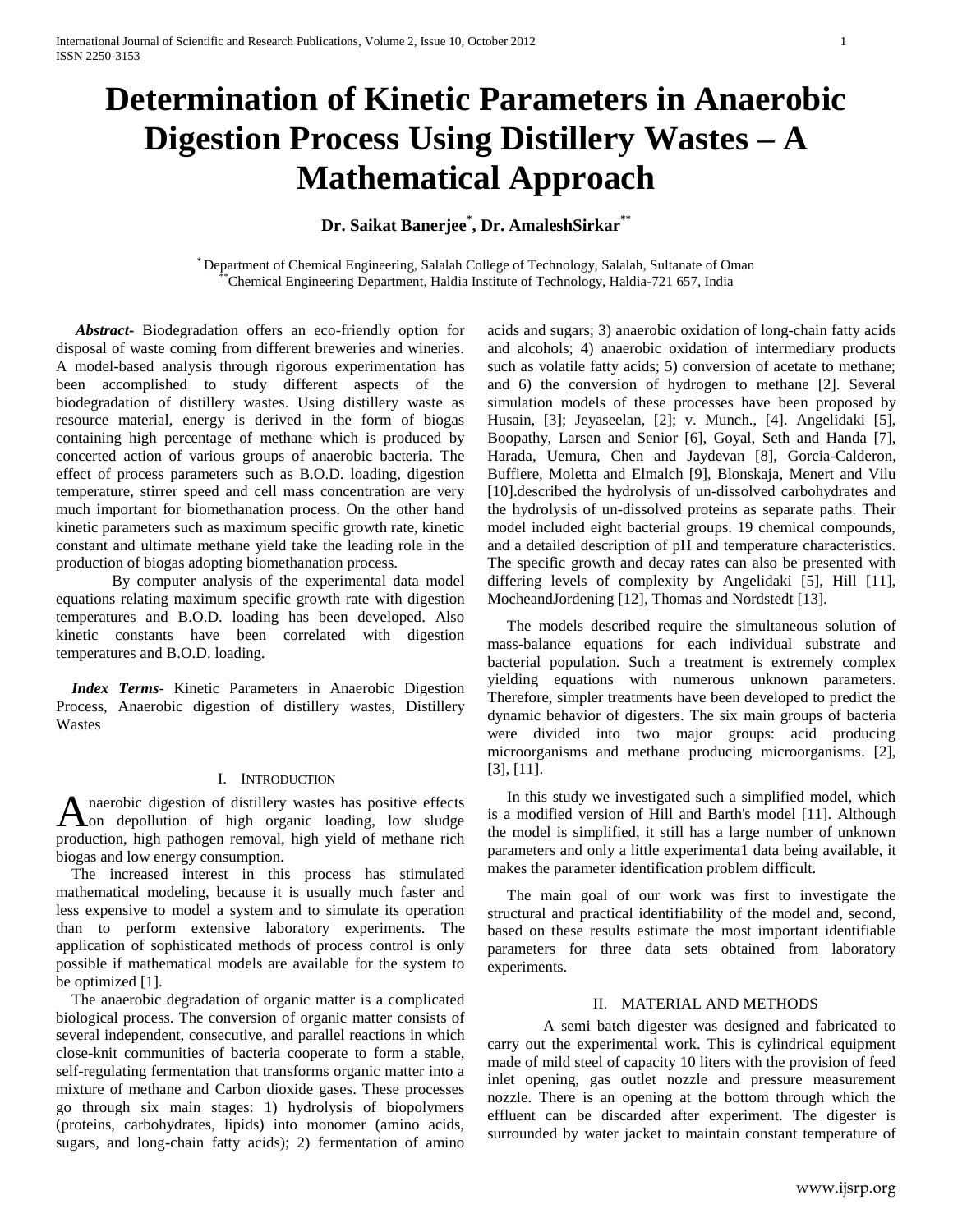the slurry inside the digester. One limb of the U-tube manometer is connected to the pressure measurement nozzle and the other opening of the U-tube is kept open to the atmosphere. The digester contains two thermometer wells through which thermometers are introduced to measure the temperature of the feed slurry and that of the water in the jacket. The manometer measures the pressure of the produced gas. The digester also fitted with stirrer and motor with a speed-controlling regulator so as to keep the slurry at constant agitation at controlled stirrer speed. A schematic diagram of the digester set-up is given in figure-1.

In order to carry out the biomethanation process 5 liters of distillery wastes slurry of known substrate concentration in terms of B.O.D. loading was fed into the digester in which 1% mixed culture as inoculums was added, which was prepared using cow dung dissolved in distilled water maintaining pH within the range of 6.8 to 7.2 being incubated at  $35^{\circ}$ C for 7 days under anaerobic condition and preserved in the incubator at  $0^0C$ .

In this study three experimental data sets have been used. The first and second data and the experimental methods used to obtain these data were published previously [14] by the authors. The last data set was obtained in the same laboratory using same setup. Biogas generated at different retention days was collected and measured, and the same was analyzed in a gas analyzer [15] to ascertain contents of methane and carbon dioxide in the gas produced. It was found that there was no other component present in the biogas.

## III. MODELING

In our model the anaerobic digestion is represented as a three-stage process [16], [11], [17]. During the first hydrolytic stage, the hydrolytic bacteria produce extra cellular enzymes that hydrolyze the organic compounds into simple soluble compound. The second stage is the acid producing stage, in which acid-forming bacteria convert simple organic compounds into volatile acids. During the last, methanogenic stage, methanogenic bacteria convert volatile fatty acids into methane and carbon dioxide.



The interpretation of all variables, parameters and their dimensions are described under nomenclature.

#### **Overall mass balance:**

(Rate of accumulation of substrate within the system)  $=$ (Rate of flow of substrate into the system) – (Rate of flow of substrate from the system)  $+$  (Rate of utilization of substrate within the system)

So, V.  $dC_s/dt = L_1$ .  $C_{s0} - L_2$ .  $C_s + V(r_{su})$ ......(1) For semi batch digester,  $L_1$ ,  $L_2 = 0$ So,  $dC_s/dt = r_{su}$ Now,  $dC_s/dt = r_{su} = k.X$ .  $C_s/(k_s + C_s)$ .......(2)

#### **Overall microorganism balance:**

(Rate of accumulation of microorganism within the system) = (Rate of flow of microorganism into the system)  $-$ (Rate of flow of microorganism from the system)  $+$  (Rate of growth of microorganism within the system).

So, V.  $dX/dt = L_1.X_0 - L_2.X + V.(r_g)...(3)$ For semi batch digester, ,  $L_1$ ,  $L_2 = 0$ ,  $X_0 = 0$ ,

So,  $dX/dt = r_g, \dots (4)$ 

Or,  $dX/dt = \mu.X$ , and from the monod equation we get,  $\mu = \mu_m$ .  $C_s / (k_s + C_s)$ ......(5)

Now,  $dX/dt = r_g = \mu_m.X$ .  $C_s/(k_s + C_s)$ ......(6)

Rearranging equation 2 & 5 we get,

 $(dC_s/dt)$ .  $\mu_m = (dX/dt)$ .k…...(7)

Integrating and rearranging the equation within the limit  $C_s = C_s$  $_0$ , X=0 and C<sub>s</sub> = C<sub>s</sub>, X=X

 $\mu_{m}$ .( C<sub>s0</sub> – C<sub>s</sub>) = k.X

or,  $C_s = C_{s0} - (k/\mu_m) \cdot X \dots (8)$ 

If we balance acidogenic and methanogenic bacteria separately we get,

 $dC_s/dt = -\beta.C_{X1}. C_s. \dots (9)$ 

### **Mass balance for acidogenic bacteria:**

(Rate of accumulation of acidogenic substrate within the  $system = (Rate of flow of acidogenic substrate into the system)$  $-$  (Rate of flow of acidogenic substrate from the system)  $+$  (Rate of utilization of acidogenic substrate within the system).

 $DC_1/dt = \beta.C_{X1}. C_s - \mu_1.C_{X1}/Y_1....(10)$ 

## **Acidogenic microorganism balance:**

(Rate of accumulation of acidogenic microorganism within the system)  $=$  (Rate of flow of acidogenic microorganism into the system) – (Rate of flow of acidogenic microorganism from the system) + (Rate of growth of acidogenic microorganism within the system).

 $dC_{X1}/dt = (\mu_1 - k_1)$ .  $C_{X1}$ ......(11)

from the monod kinetics, ,  $\mu_1 = \mu_{1m}$ .  $C_1/(k_{s1} + C_1)$ ……(12) from equation 7 & 8 we get,  $dC_{X1}/dt = [\mu_{1m} \cdot C_{1}/(k_{s1} + C_{1}) - k_{1}].$  $C_{X1}$ ……(13)

#### **Mass balance for methanogenic bacteria:**

(Rate of accumulation of methanogenic substrate within the system)  $=$  (Rate of flow of methanogenic substrate into the system) – (Rate of flow of methanogenic substrate from the system)  $+$  (Rate of utilization of methanogenic substrate within the system).

 $dC_2/dt = Y_b$ .  $\mu_1$ .  $C_{X1}$  -  $\mu_2$ .  $C_{X2}/Y_2$ ……(14)

#### **Methanogenic microorganism balance:**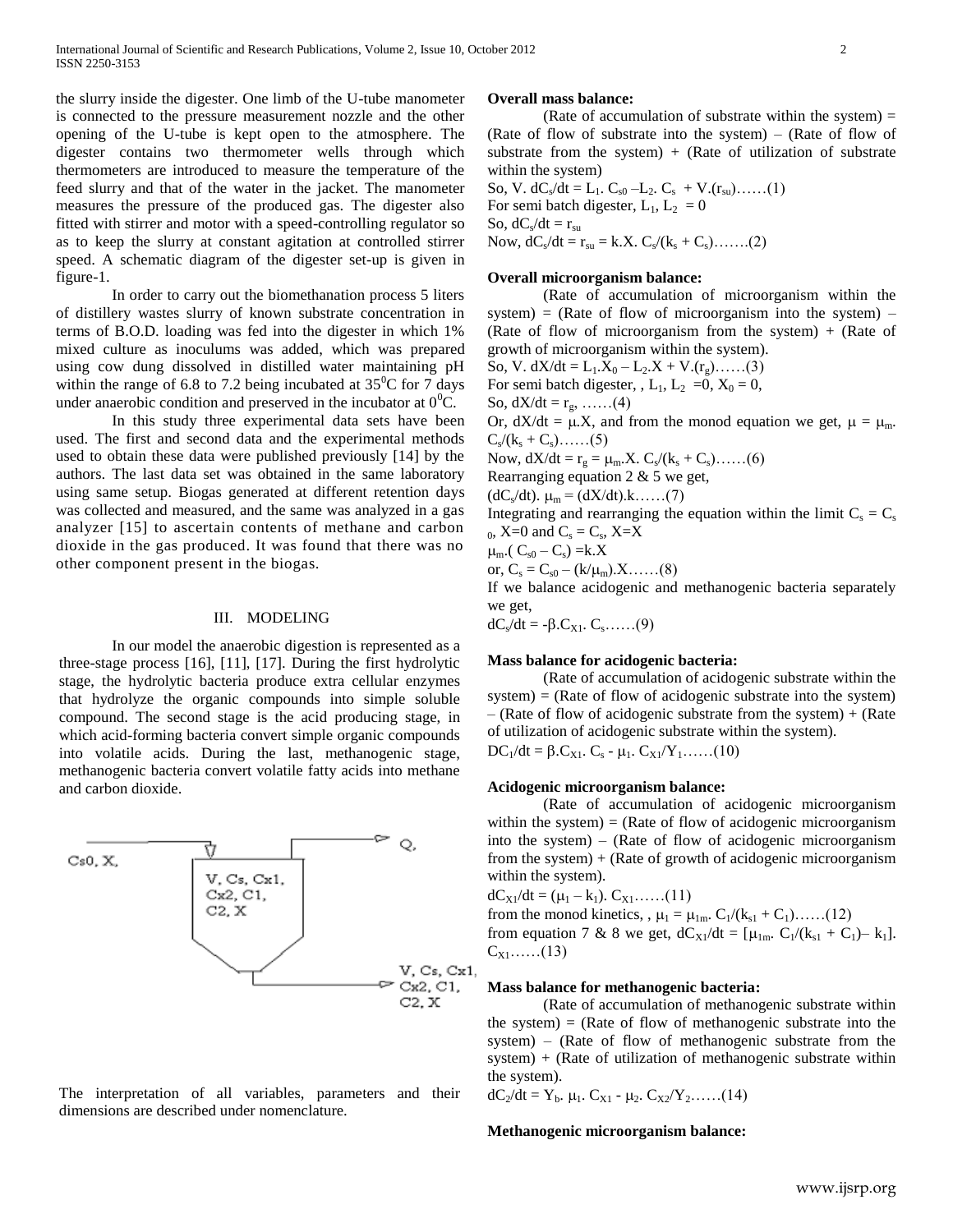(Rate of accumulation of methanogenic microorganism within the system)  $=$  (Rate of flow of methanogenic microorganism into the system) – (Rate of flow of methanogenic microorganism from the system) + (Rate of growth of methanogenic microorganism within the system).

 $dC_{X2}/dt = (\mu_2 - k_2)$ .  $C_{X2}$ ......(15)

from the monod kinetics, ,  $\mu_2 = \mu_{2m}$ .  $C_2/(k_{s2} + C_2)$ ……(16)

 $dC_{X2}/dt = [\mu_{2m}$ .  $C_2/(k_{s2} + C_2) - k_2]$ .  $C_{X2}$ ......(17) Further methane production rate can be derived by,

 $Q = Y_g$ .  $\mu_2$ .  $C_{X2}$ 

Or, Q = Y<sub>g</sub>.  $\mu_{2m}$ . C<sub>X2</sub>. C<sub>2</sub>/(k<sub>s2</sub> + C<sub>2</sub>)......(18)

Again, (Total cell mass concentration) = (Cell mass concentration of acidogenic bacteria) + (Cell mass concentration of methanogenic bacteria)

So,  $X = C_{X1} + C_{X2}$ ……(19)

Differentiating with respect to t we get,

 $dX/dt = dC_{X1}/dt + dC_{X2}/dt$ ……(20)

or,  $\mu_m$ .X.  $C_s / (k_s + C_s) = (\mu_1 - k_1)$ .  $C_{X1} + (\mu_2 - k_2)$ .  $C_{X2}$ ......(21) or,  $\mu_m$ .X. C<sub>s</sub> /(k<sub>s</sub> + C<sub>s</sub>) = [ $\mu_{1m}$ . C<sub>1</sub>/(k<sub>s1</sub> + C<sub>1</sub>)– k<sub>1</sub>]. C<sub>X1</sub> + [ $\mu_{2m}$ .  $C_2/(k_{s2} + C_2) - k_2$ .  $C_{X2}$ . . . . . . (22)

#### IV. PARAMETERS EVALUATION

The identification problem is difficult to solve because of the high number of parameters to be estimated, the complexity of the model, and the scarcity of experimental data. Therefore, we did not expect all 12 parameters in our model to be identifiable. Consequently, we have to take help of published data about some of the parameters from the studies as made by other researchers.

## **Determining C<sup>s</sup> and dC<sup>s</sup> /dt**

As we know the X, k,  $\mu_m$ , and  $C_{s0}$  from the data set, which is tabulated in table-1, 2 and 3, we can calculate  $C_s$  for each retention days at different initial substrate concentration. The values of  $C_s$  for each retention days at different initial substrate concentration are tabulated in table-1, 2 and 3.

It appears from the table-1, 2, and 3 that as the retention days increases  $C_s$  is decreases, which is corroborate with the previous workers.  $dC_s/dt$  is also evaluated from the  $C_s$ vs t plot, which is also tabulated in table- 1, 2 and 3 at 323K digestion temperature for BOD loading of 1.54, 2.12 and 2.74 kg/Cu.m respectively.

#### **Determining Cx1**

Assuming  $\beta = 0.4$  from the literature [11], [16], [12]  $C_{x1}$ is calculated using equation 9.  $C_{x2}$  is evaluated from equation 19 using the value of  $C_{x1}$  and X. The value of  $C_{x1}$  and  $C_{x2}$  is tabulated in Table-1, 2 and 3 at 323K digestion temperature for BOD loading of 1.54, 2.12 and 2.74 kg/Cu.m respectively.

It is further revealed from Table-1, 2 and 3 that as retention time increases  $C_{x1}$  is decreases because more acidogenic biomass is converted into biogas and simultaneously  $C_{x2}$  is also increases with increase in retention days.

## **Determining dC**<sup> $1$ </sup>/dt and  $\mu_1$

Figure 2 shows the plot of  $\beta$ .C<sub>s</sub>vs inverse acidogenic substrate concentration,  $(1/C_{x1})$  at 323K digestion temperature

for BOD loading of 1.54, 2.12 and 2.74 kg/Cu.m. Comparing with the equation 10 intercept and slope of the straight lines in figure 2 represents the term  $\mu_1/Y_1$  and  $dC_1/dt$  respectively from which  $\mu_1$  and dC<sub>1</sub>/dt have been determined assuming the value of Y<sub>1</sub> as 0.2. The values of  $\mu_1$  and dC<sub>1</sub>/dt have been tabulated in Table-4.

## **Determining**  $k_1$  **and**  $\mu_2$

Figure 3 and 4 shows the plot of acidogenic and methanogenic cell mass concentration against retention time for different substrate concentration, from which  $dC_{x1}/dt$  and  $dC_{x2}/dt$ is calculated. Hence,  $k_1$  is estimated from equation 11 as  $dC_{x1}/dt$ ,  $\mu_1$ and C<sub>x1</sub> is known.

 $\mu_2$  is also determined from equation 15 assuming  $k_2$  = 0.04 from the literature.[3], [11], [17]. The values of  $k_1$  and  $\mu_2$ are tabulated in Table-4.

## Determining  $\mu_m$  from the model equation

Knowing all the parameters and assuming  $k_s = 0.82$ from the literature. [3], [11], [18], we estimated the value of  $\mu_m$ from equation 21 and is tabulated in Table- 4.

Figure 5 shows the variation of maximum specific growth rate from the model equation and maximum specific growth rate from the experimentation against substrate concentration in terms of BOD loading. It is observed from the graph that the deviation is within 5%. So the model equation is simulated and suitable within these data range.

## V. CONCLUSION

We investigated a modified nonlinear semi batch digester model, conducting practical identifiability analyses. The results show that the model is practically identifiable and the parameter estimated is reliable.

In addition, we have provided a review of literature concerning the possible parameter values. These values show the possible parameter boundaries, which can assist the work of other researchers in this area, too.

Finally, few main important parameters were estimated. One important feature of the estimation procedure is the simultaneous estimation of the parameters, which make the parameter estimates more reliable.

The results from the parameter estimation show that the model can describe different experimental phenomena.

## VI. NOMENCLATURE

 $C_s$  = substrate concentration in time 't' in terms of BOD loading, kg/Cu.m DW

 $C_{s0}$  = initial substrate concentration in terms of BOD loading, kg/Cu.m DW

 $C_1$  = substrate concentration for acidogenic bacteria in terms of BOD loading, kg/Cu.m DW

 $C_2$  = substrate concentration for methanogenic bacteria in terms of BOD loading, kg/Cu.m DW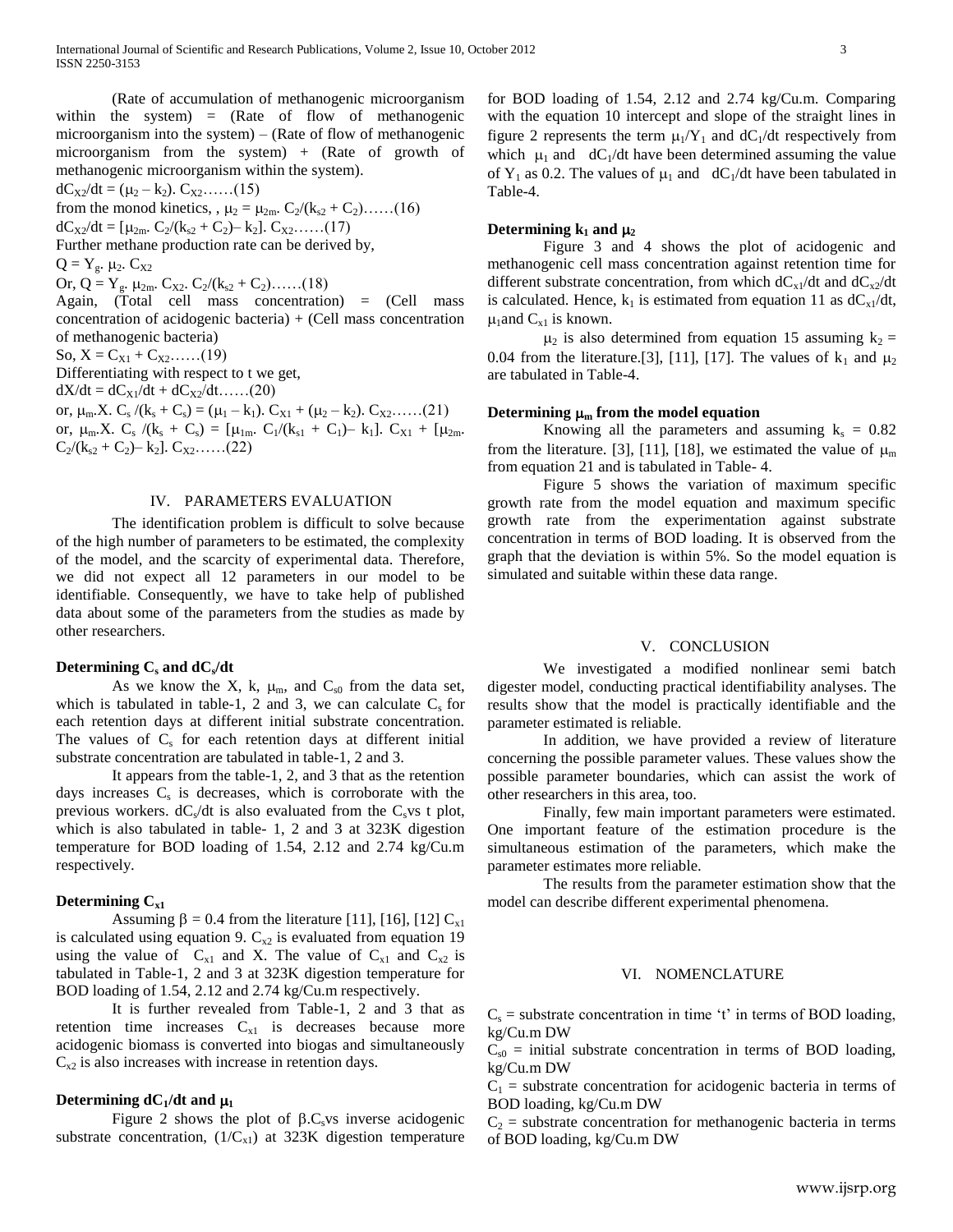$C_{x1}$  = cell mass concentration of acidogenic bacteria, kg/Cu.m DW

 $C_{x2}$  = cell mass concentration of methanogenic bacteria, kg/Cu.m DW

 $L_1$  = loading rate in kg/Cu.m

 $L_2$  = discharge rate in kg/Cu.m

 $Q =$  methane production rate, Cu.m/Cu.m DW

 $r<sub>g</sub>$  Rate of growth of microorganism within the system per unit volume, kg/Cu.m DW

 $r_{\text{su}}$  Rate of utilization of substrate within the system per unit volume, kg/Cu.m DW

 $T = Hy$  draulic retention time in day.

 $V =$  digester volume, Cu.m

 $X =$  total cell mass concentration, kg/Cu.m DW

 $X_0$  = initial cell mass concentration, kg/Cu.m DW

 $\mu$  = specific growth rate of bacteria, day<sup>-1</sup>

 $\mu_1$  = specific growth rate of acidogenic bacteria, day<sup>-1</sup>

 $\mu_2$  = specific growth rate of methanogenic bacteria, day<sup>-1</sup>

 $\mu_{\rm m}$  = maximum specific growth rate of bacteria, day<sup>-1</sup>

 $\mu_{1m}$  = maximum specific growth rate of acidogenic bacteria, day<sup>-</sup> 1

 $\mu_{2m}$  = maximum specific growth rate of methanogenic bacteria,  $day^{-1}$ 

 $k =$ kinetic parameter

 $k_1$  = decay coefficient for acidogenic bacteria, day<sup>-1</sup>

 $k_2$  = decay coefficient for methanogenic bacteria, day<sup>-1</sup>

 $k<sub>s</sub>$  = saturation constant, kg/Cu.m DW

 $k_{s1}$  = saturation constant of acidogenic bacteria, kg/Cu.m DW

 $k_{s2}$  = saturation constant of methanogenic bacteria, kg/Cu.m DW

 $Y_1$  = yield coefficient for acidogenic bacteria, kg organism/kg soluble organics.

 $Y_2$  = yield coefficient for methanogenic bacteria, kg organism/kg soluble organics.

 $Y_g$  = gas yield coefficient, Cu.m/ Cu.m DW

 $\beta$  = solubilization rate per unit of acidogenic biomass, Cu.m/kg.day.

#### VII. APPENDIX





Fig. 1. A schematic diagram of a digester set-up

Fig. 2. Variation of  $\beta$ . C<sub>s</sub> against inverse acidogenic substrate concentration for different BOD loading at 323K digestion temperature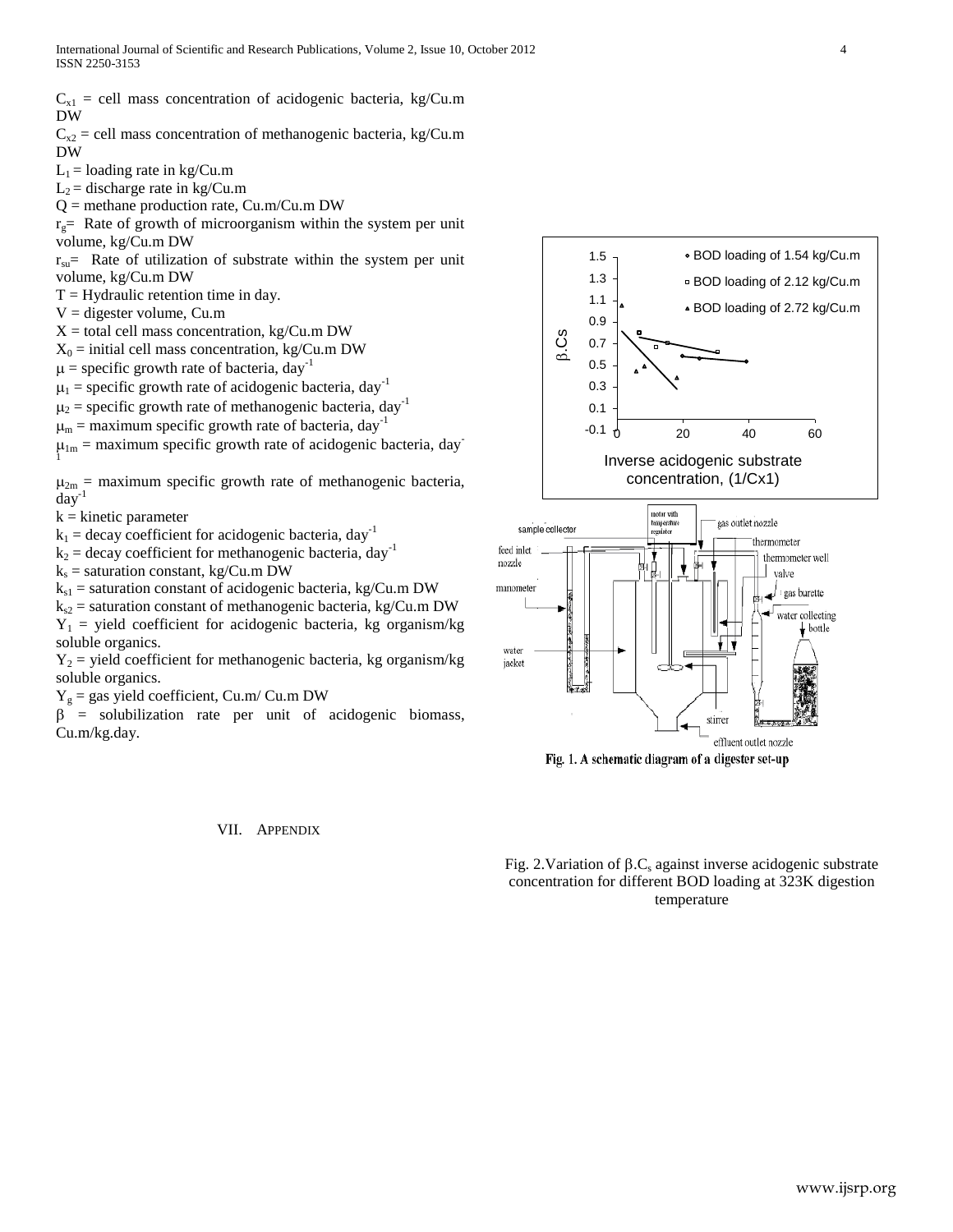

Fig. 3.Variation of acidogenic cell mass concentration against retention time in day for different BOD loading at 323K digestion temperature



Fig. 5.Variation of maximum specific growth rate from model equation and from experimentation against substrate concentration in terms of BOD loading at 323K digestion temperature



Fig. 4.Variation of methanogenic cell mass concentration against retention time in day for different BOD loading at 323K digestion temperature

Table-1 Results of model parameters for 323K digestion temperatures at B.O.D. loading of 1.54 kg/Cu.m

| <b>Retention</b> | <b>Cell mass</b><br>conc. | <b>Substrate</b><br>conc. | $dC_s/dt$ | $C_{X1}$ | $C_{X2}$ |
|------------------|---------------------------|---------------------------|-----------|----------|----------|
| time, (t)        | $(x)$ kg/Cu.m<br>DW       | $C_{s}$                   |           |          |          |
| 5                | 0.36                      | 1.464                     | $-0.029$  | 0.050    | 0.309    |
| 7                | 0.64                      | 1.405                     | $-0.022$  | 0.039    | 0.6      |
| 10               | 0.96                      | 1.337                     | $-0.054$  | 0.025    | 0.934    |
| 12               | 1.48                      | 1.228                     | $-0.029$  | 0.059    | 1.42     |
| 14               | 1.76                      | 1.169                     | 0.083     | $-0.17$  | 1.93     |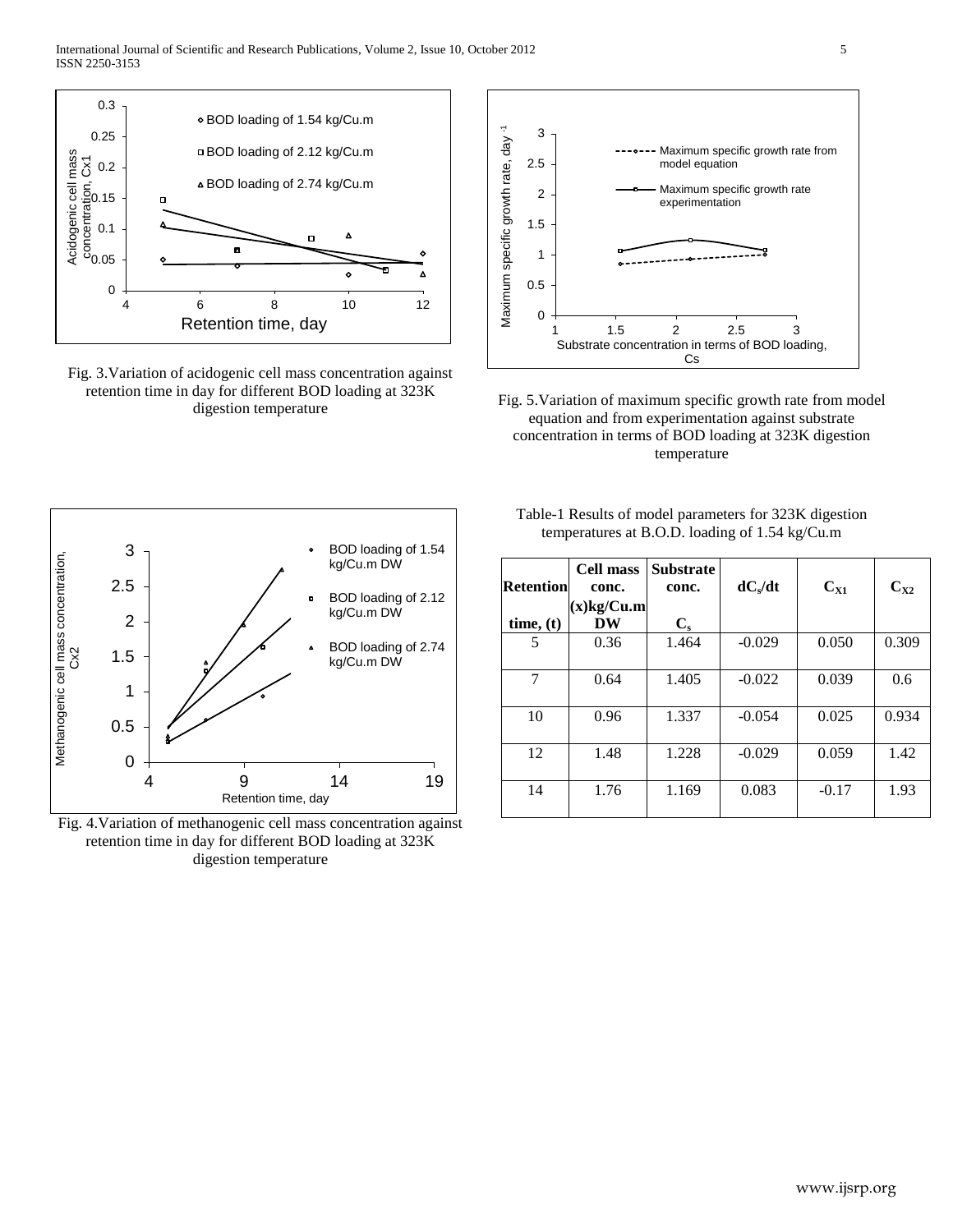| Table-2 Results of model parameters for 323K digestion   |
|----------------------------------------------------------|
| temperatures at B.O.D. loading of $2.12 \text{ kg/Cu.m}$ |

| <b>Retention</b><br>time, (t) | Cell mass<br>conc.<br>$(x)$ kg/Cu.m<br>DW | <b>Substrate</b><br>conc.<br>$\mathbf{C}_{\mathbf{s}}$ | $dC_s/dt$ | $C_{X1}$ | $C_{X2}$ |
|-------------------------------|-------------------------------------------|--------------------------------------------------------|-----------|----------|----------|
| 5                             | 0.44                                      | 2.006                                                  | $-0.11$   | 0.14721  | 0.292    |
| 7                             | 1.36                                      | 1.77                                                   | $-0.04$   | 0.065    | 1.294    |
| 9                             | 1.72                                      | 1.67                                                   | $-0.05$   | 0.084    | 1.635    |
| 11                            | 2.16                                      | 1.56                                                   | $-0.02$   | 0.032    | 2.127    |
| 13                            | 2.32                                      | 1.52                                                   | 0.117     | $-0.19$  | 2.512    |

## Table-3Results of model parameters for 323K digestion temperatures at B.O.D. loading of 2.74 kg/Cu.m

| Retention | Cell mass<br>conc. | Substrate<br>conc. | $dC_s/dt$  | $C_{X1}$              | $C_{X2}$ |
|-----------|--------------------|--------------------|------------|-----------------------|----------|
|           | $(x)$ kg/Cu.m      |                    |            |                       |          |
| time, (t) | DW                 | $C_{s}$            |            |                       |          |
| 5         | 0.48               | 2.6310             | $-0.11347$ | 0.107821              | 0.372    |
|           |                    |                    |            |                       |          |
| 7         | 1.48               | 2.404              | $-0.06355$ | 0.06608               | 1.413    |
|           |                    |                    |            |                       |          |
| 9         | 2.04               | 2.277              | $-0.0817$  | 0.089702              | 1.95     |
|           |                    |                    |            |                       |          |
| 11        | 2.76               | 2.113              | $-0.02269$ | 0.026843              | 2.73     |
|           |                    |                    |            |                       |          |
| 13        | 2.96               | 2.068              |            | $ 0.159095 $ -0.19231 | 3.152    |
|           |                    |                    |            |                       |          |

## Table-4 Values of process parameters for different substrate concentration

| Substrate<br>concentrati<br>on $(C_s)$ ,<br>Kg/Cu.m<br>DW | $\mu_1$ | $dC_1/dt$ | k1   | $\mu_2$ | $\mu_{\rm m}$ |
|-----------------------------------------------------------|---------|-----------|------|---------|---------------|
| 1.54                                                      | 0.125   | $-0.002$  | 0.12 | 0.125   | 0.8521        |
| 2.12                                                      | 0.160   | $-0.006$  | 0.35 | 0.33    | 0.9321        |
| 2.74                                                      | 0.173   | $-0.032$  | 0.49 | 0.219   | 1.005         |

#### **REFERENCES**

- [1] D. Schurbuscher, C. Wandrey. Anaerobic waste water process models. In: Schurerl K., editor. Biotechnology, a multi-volume compehensive treatise, vol. 4: Measuring, modelling and control. Weinheim: VCH. (1991), p 445 484.
- [2] S. Jeyaseelan, A simple mathematical model for anaerobic digestion process. WatSci Tech. 35, (1997), 185-191.
- [3] K.H. Hansen, I. Angelidaki& B.K. Ahring, Anaerobic digestion of swine manure: Inhibition by ammonia. Water Research, 32, (1998), 5-12.
- [4] V. Munch, J Keller, P Lant, R Newell. A Mathematical modelling of prefermenters .Model development and verification.Wat Res 33, (1999), 2757 2768.
- [5] I Angelidaki,L Ellagard, BK Ahring., A mathematical model for dynamic simulation of anaerobic digestion of complex substrate: focusing on ammonia inhibition. BiotechnolBioeng 42; (1993), 159-166.
- [6] R. Boopathi; V.F. Larsen and E. Senior; Performance of anaerobic baffled reactor (ABR) in treating distillery wastes water from a scotch whisky factory, Biomass, 16, 2, (1988), 133-143.
- [7] S.K. Goyal; R. Seth; B.K. Handa; Diphasic fixed-film biomethanation of distillery spent wash., Bioresource Technology, 56, (1996), 239-44.
- [8] H. Harada; S. Uemura; A.C. Chen; J. Jaydevan; Anaerobic treatment of recalcitrant distillery wastewater by a thermophillic UASB reactor., Bioresource Technology. 55, (1996), 215-21.
- [9] D. Garcia-Calderon; P. Buffiere; R. Moletta; S. Elmaleh; Anaerobic digestion of wine distillery wastewater in down-flow fluidized bed, Water Research, 32, 12, (1998), 3593-3600.
- [10] V. Blonskaja; A. Menert; R. Vilu; Use of two-stage anaerobic treatment for distillery waste, Advances in Environmental Research, 7, 3, (2003), 671- 678.
- [11] DT Hill, CL Barth..A dynamical model for simulation of animal waste digestion. J Water Pollution Control Fed 10; (1977), 2129-2143.
- [12] M Moche, H. J. Jordening. Comparison of different models of substrate and product inhibition in anaerobic digestion.Wat Res 33, (1999), 2545 2554.
- [13] M.V. Thomas, R.A. Nordstedt. Generic anaerobic digestion model for the simulation of various reactor types and substrates.Trans ASAE 36, (1993), 537 544.
- [14] Saikat Banerjee and G. K. Biswas, Studies on biomethanation of distillery wastes and its mathematical analysis, Chemical Engineering Journal, 102, (2), (2004), 193-201.
- [15] Standard Method and the Examination of water & wastewater,  $14^{\text{th}}$ edition., American public health Association., (1975).
- [16] A.E. Ghaly, J.B. Pyke. Amelioration of methane yield in cheese whey fermentation by controlling the pH of the methanogenic stage.ApplBiochemBiotechnol 27, (1991), 217 237.
- [17] D.T. Hill, E.W. Tollner, R.D. Holmberg..The kinetics of inhibition in methane fermentation of swine manure.Agric Wastes 5, (1983), 105 123.